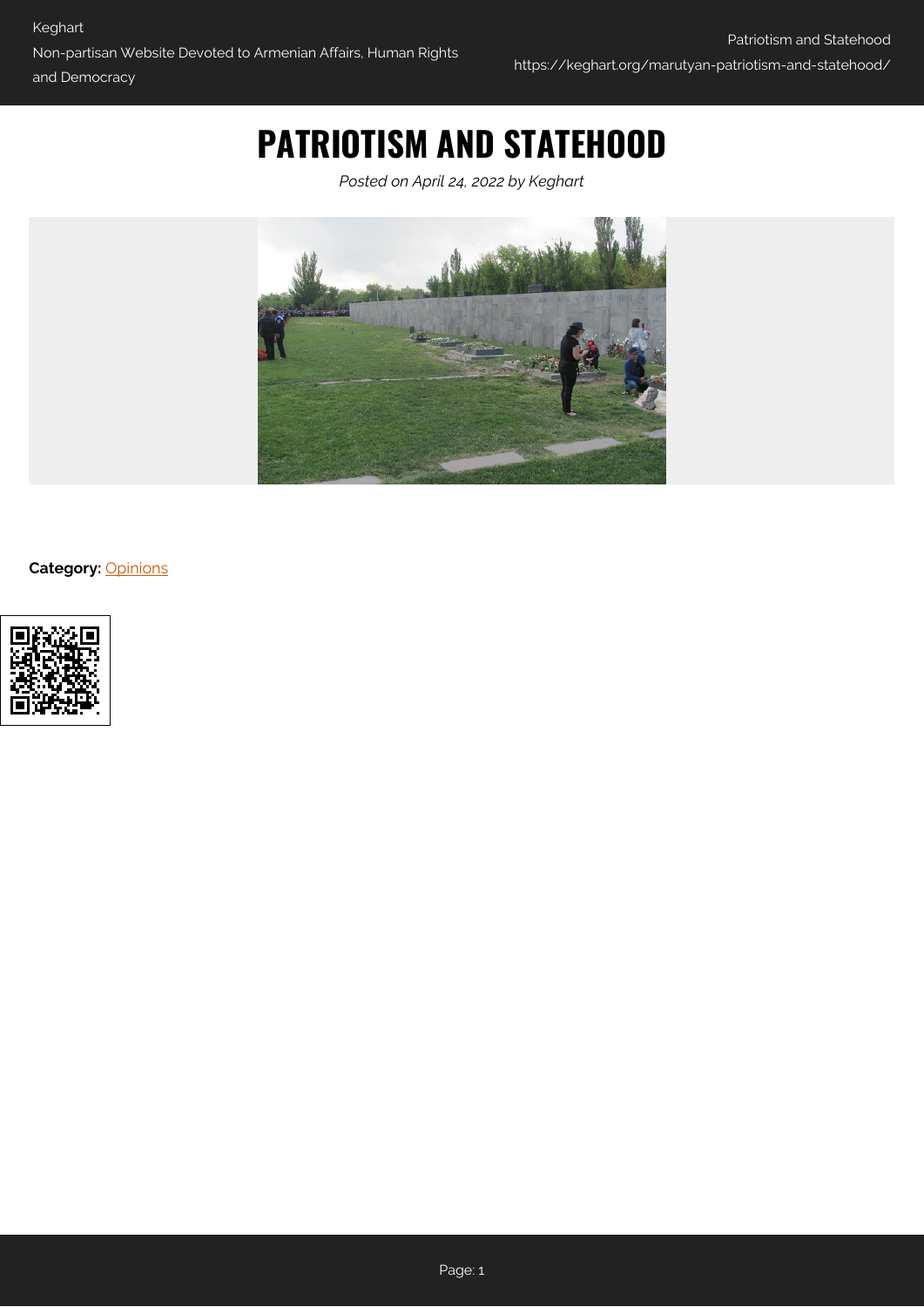**By Dr. Harutyun Marutyan**, Director of Armenian Genocide Museum-Institute Foundation, Republic of Armenia

## *(An excerpt from Dr. Marutyan's "The Local and Global in the Armenian Genocide Memorial" in International Journal of Armenian Genocide Studies: Volume 6, No. 2, 2021)*

Visiting the Armenian Genocide Memorial, different feelings arise in each and every Armenian. Initially there is a feeling of loss, as well as of patriotism, which is very important. To state that it is manifested unambiguously and very directly might not be right. US President Donald Trump in his speech at the 74th UN session particularly emphasized:

"Like my beloved country, each nation represented in this hall has a cherished history, culture, and heritage that is worth defending and celebrating, and which gives us our singular potential and strength.

The free world must embrace its national foundations. It must not attempt to erase them or replace them.

Looking around and all over this large, magnificent planet, the truth is plain to see: If you want freedom, take pride in your country. If you want democracy, hold on to your sovereignty. And if you want peace, love your nation. Wise leaders always put the good of their own people and their own country first.

The future does not belong to globalists. The future belongs to patriots. The future belongs to sovereign and independent nations who protect their citizens, respect their neighbors, and honor the differences that make each country special and unique."

The memorials dedicated to the victims of wars, in one way or another, have a function: to strengthen statehood. In the Armenian case, the Genocide memorial built during Soviet times, through its rising obelisk, was promoting the idea of a peaceful life built by the efforts of Soviet forces and within the large and powerful Soviet state. After Armenia regained independence, the accents on statehood were altered and the idea that the absence of a state and army assisted in the perpetration of Genocide was endorsed in different forms. Consequently, to face the modern challenges of the global world, a powerful state and a strong and efficient army is needed.

If, within the area of the Genocide monument and memorial in general only the idea of victimhood was stressed and heroism as a role model had no place there until 1990, then as a result of the First Karabagh war, the idea of heroism showed itself by the burial of five freedom-fighters in the vicinity of the memorial. Those graves directly emphasize the idea that the only way to avoid genocide is to struggle, and when necessary, to resort to arms.

In this sense "patriotism" and "democracy" are directly linked. The sense of patriotism among the Armenians visiting the memorial is probably reflected in the view that just one hundred years ago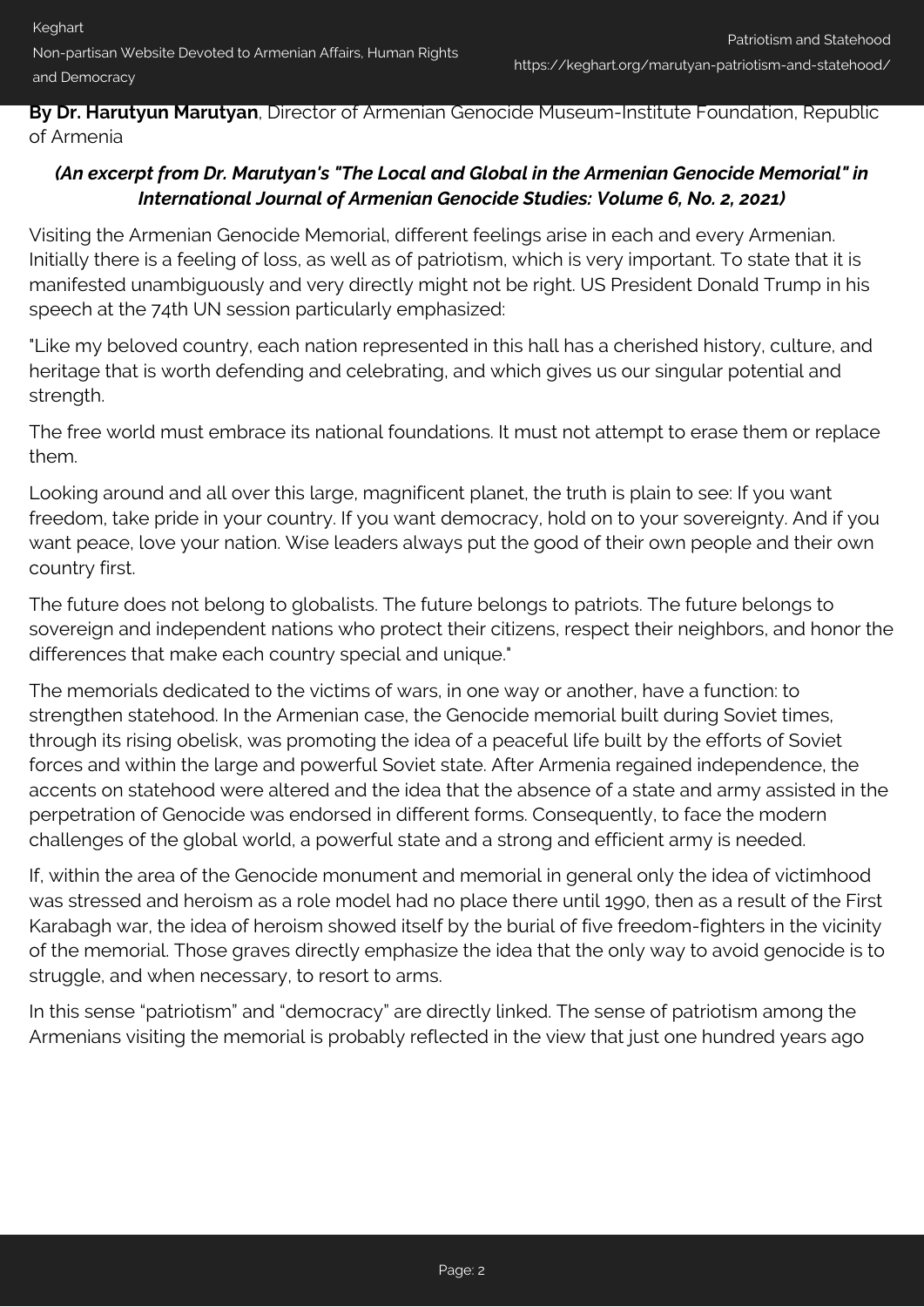the nation lost Western Armenia, with about two-thirds of its people being killed. Surviving

Armenians found refuge in one-tenth of historic Armenia and have built and are building a new, free and independent country that needs protection in order to prevent the repetition of the past.

A vivid proof of what is said is the strong connection between the past and the present at the memorial. The point is that over the past half-century, the developments and challenges faced by Armenia and its citizens have, to some extent, been reflected in the memorial's area. This connection is indicated by two other things: the khachkars (cross-stones) dedicated to the victims of the Armenian pogroms (1988-1990) in Sumgait, Kirovabad, and Baku and the graves of the five freedom fighters killed in the Armenian-Azerbaijani border battles (1990-1992)



*Khachkars (cross-stones) devoted to the memory of the victims of the anti-Armenian pogroms in Sumgait, Baku, and Kirovabad (1988, 1990).*

The above-mentioned cities are in Azerbaijan. However, the massacres of the Armenian population of those cities were the response of the Soviet Azerbaijani authorities to the events that took place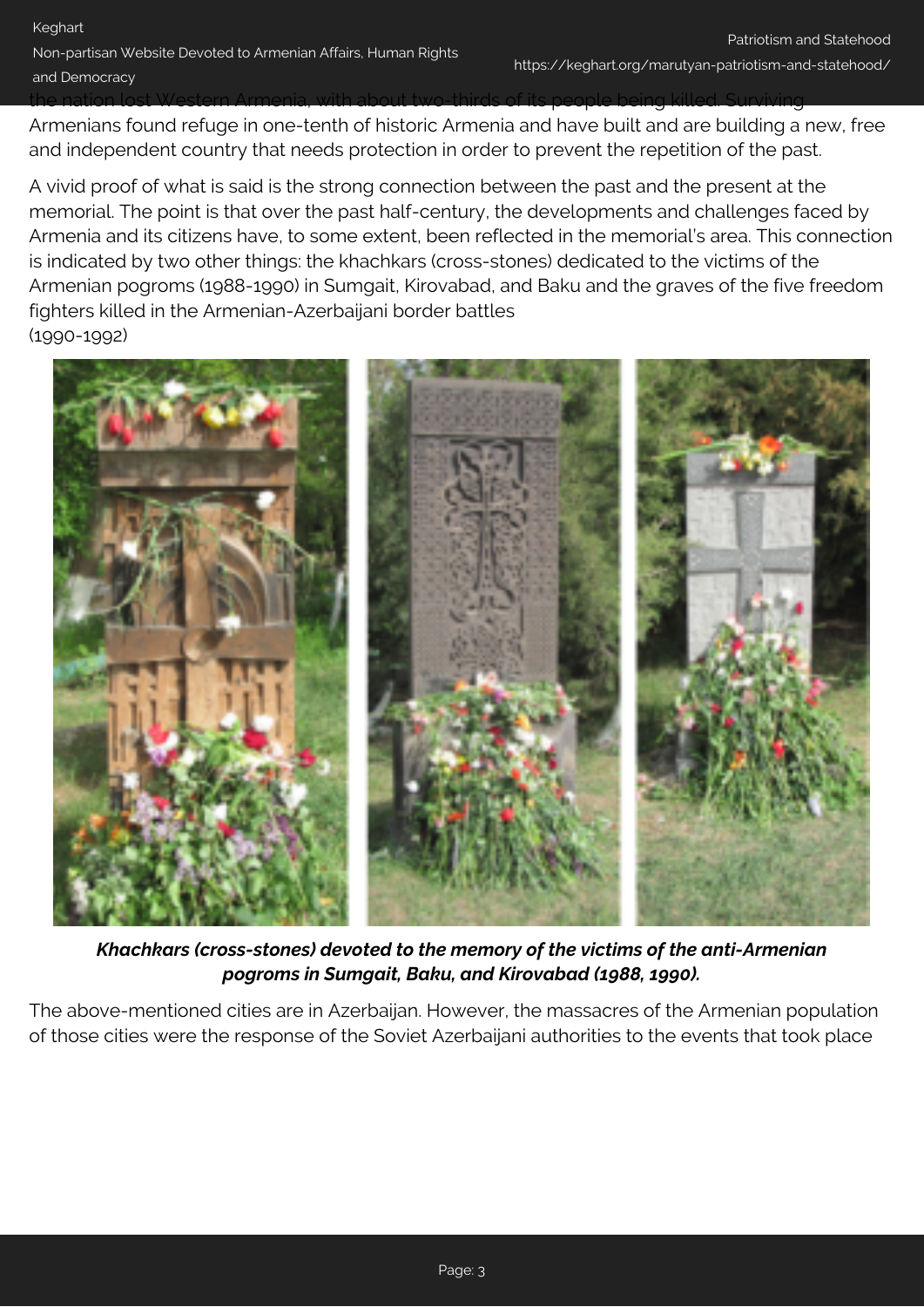many kilometers beyond those cities. As early as in 1921 Nagorno- Karabakh (94.6% of the population of which was Armenian then) located in the former Elizavetpol district of the Russian Empire (which became one of the constituent territories of the newly formed Democratic Republic of Azerbaijan in 1918) was, by the decision made by the Caucasus Bolsheviks and with the direct involvement of Stalin and Lenin, transferred to Soviet Azerbaijan as an autonomous region, instead of being joined to Armenia. Over the next six and a half decades, due to the policies followed by the Soviet Azerbaijani authorities, the Armenian population decreased substantially to 75%.

In 1985 Gorbachev proclaimed the political policy of "perestroika" (restructuring), which also implied changes in national affairs. On February 20, 1988, the parliament of the Nagorno-Karabakh Autonomous Region decided to apply to the USSR Parliament with a request to unite the region with Armenia. Mass demonstrations took place in the capitals of Armenia and Azerbaijan (Yerevan and Baku). On Gorbachev's request, they were suspended on February 26. Starting on February 27 and for three days on, in the presence of Soviet army units, "mass disorders" took place in Sumgait during which, according to official data, "26 citizens of Armenian origin were killed." The method of killing was the same as used by the Turks during the Genocide of Armenians at the beginning of the twentieth century: they were beaten, tortured, raped, and thrown out of windows, slain with metal rods and knives, chopped up with axes, beheaded and burnt alive… The aim of these criminal actions was to block any possible solution of the issue, to terrorize Armenians and, in particular, to alarm the central Soviet authorities with the threat of further bloody actions and to force them to forego the demand for a just solution to the Karabakh issue.

In commemoration of the Armenian victims of Sumgait, a monument-khachkar (crosstone) was erected in front of the Genocide memorial on April 24 1988. Another is dedicated to the massacres of Armenians in Baku on January 13-20, 1990, in which according to unofficial data, 200-400 people fell victim. The third khachkar is dedicated to the Armenians of Kirovabad (the second-largest city in Azerbaijan) who were killed or expelled. These crimes were regarded by the Armenians as a manifestation of genocidal policy and were compared to the Armenian Genocide, the memory of which immediately came to the fore. It is worth mentioning that Azerbaijanis share the same ethnic origins with the Turks.

It should be said that the Armenian Genocide is not a very distant story; but the massacre and exile of Armenians, seven decades after the Genocide, in 1988-1992, is a repetition of it on a small scale. Everything should be done to prevent it happening again. Indicators of this mentality are the graves near the memorial wall, which forms part of the memorial. Five freedom fighters are buried near the Genocide memorial who, in the absence of Armenian armed forces, defended the borders of the country from Azerbaijan in 1990-1992 at the cost of their lives. In this way, the slogan "Never again" acquires a second meaning within the confines of the memorial, going beyond the boundaries of the Armenian Genocide (the purely historical past) and being closely linked to present-day reality. Some of the actions linked to the "Never again" slogan are the annual visits to the Genocide memorial by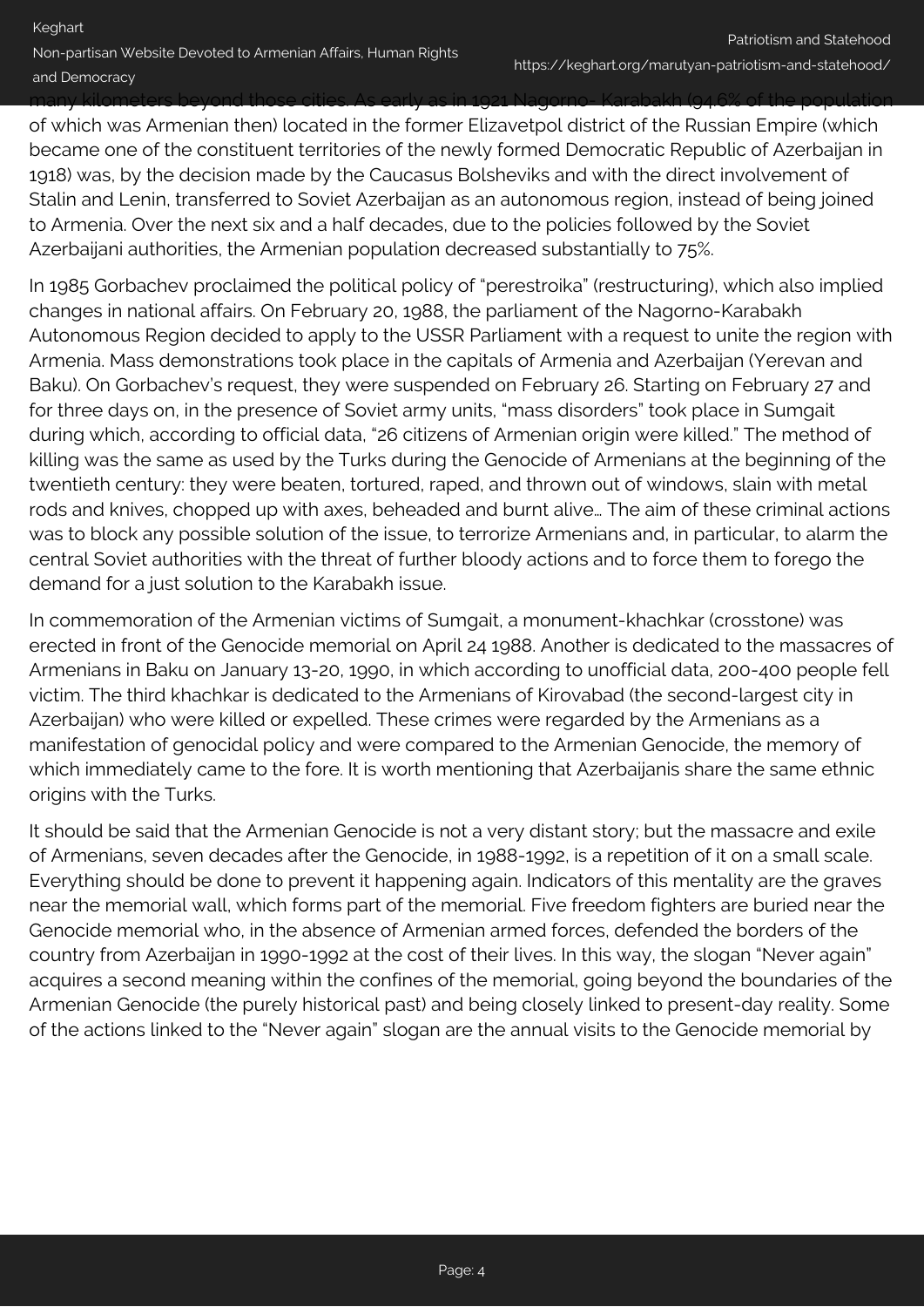rarely-mentioned but very important element of civic education - patriotism.

The ideas of Genocide memory, concerns for the future of the country (in other words, patriotism) and democracy in the memorial complex were strongly intertwined three decades ago during the years of the First Armenian Revolution (Karabagh Movement) in 1988-1990. In particular, rallies were banned in Yerevan in 1988 and the spring of 1989. In both cases, however, on April 24, Armenian Genocide commemoration day, mass marches were held at the Armenian Genocide memorial with hundreds of thousands of people participating. The marches were not only dedicated to the victims of the Armenian Genocide, but directly linked the future of the country's democratic development and the Armenian Genocide topic of 70-75 years ago. That is, the citizens relied on the past in their verbal and visual attitudes but were discussing the present and looking to the future. All this happened at the Genocide memorial, which became a political platform. So, in the posters and banners that were displayed in those days, the following several things were stressed:

• The Soviet Union was criticized for not officially recognizing the Armenian Genocide but, according to civil society, if it did, it would pose as a barrier to massacres on the ground of ethnicity in a multinational country;

• The Armenian Genocide and Sumgait massacres were put on the same level, as ideologies of Pan-Turkism, Stalinism, Fascism and Nazism;

• The Soviet authorities were required to make a political statement on the Sumgait events;

• A demand for condemnation of the perpetrators of the Sumgait massacres, who were perceived by demonstrators as enemies of perestroika (restructuring). Some expressed doubts that the organisers were among the USSR leadership and in the Kremlin;

• The absence of punishment was interpreted as the inability of the Soviet courts to hold a trial impartially and fairly, which was perceived as an overall weakness of the Soviet system;

• The conviction was that the citizens of Armenia should protect themselves, and not rely on the Soviet Union, the Soviet army or the Russians;

• It was highlighted that there was no need to mourn, but to resist, to fight and, for that purpose to have an army of its own;

• Finally, the prevention of future genocides or massacres was seen in the consolidation of Armenians and the establishment of a democratic and independent Armenia.

During the First Armenian Revolution/Karabagh Movement (1988-1990) the Armenian Genocide memorial became one of the places used for the expression of revolutionary ideas. Ideas that eventually appealed to the citizens of the country not only to remember the innocent victims of the Armenian Genocide and to claim justice for the solution of the Armenian issue, but also to fight for democratic freedoms; fight against national and legal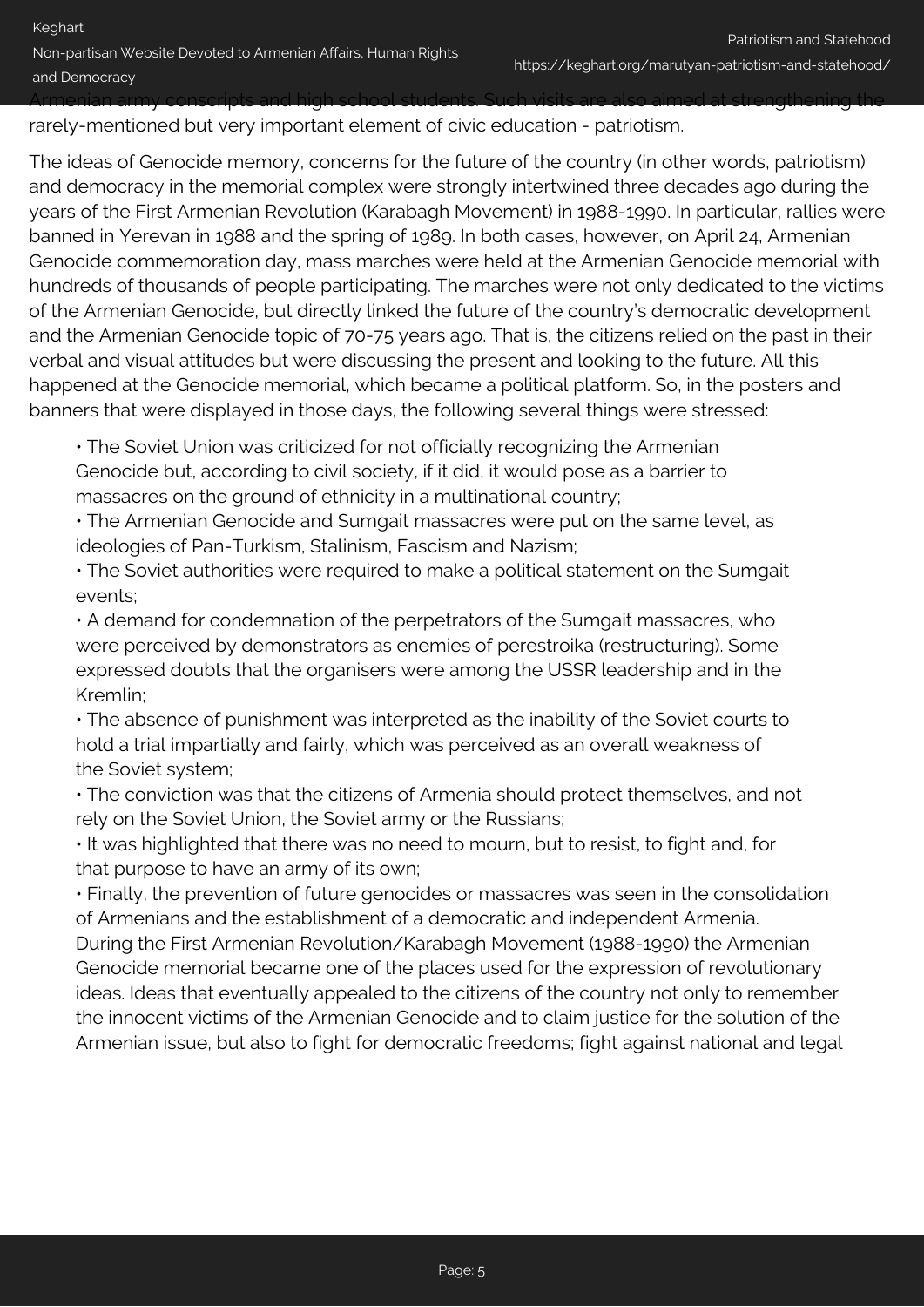Non-partisan Website Devoted to Armenian Affairs, Human Rights and Democracy

discrimination; fight for the country's independence from the Soviet Union; fight for the

restoration of national dignity; demand implementation of the constitutional provision of equality before the law envisaged by the constitutions of the USSR and Soviet Armenia.

### \*\*\*

Every year, from early in the morning till late night on April 24, nearly a million people visit the Armenian Genocide memorial. They lay flowers at the Eternal Flame dedicated to the victims of the Armenian Genocide as a sign of respect for the memory of the 1.5 million innocent victims of the Armenian Genocide (1915-1923) and bow in gratitude before the martyred and surviving heroes who struggled for their lives and human dignity, reiterating the commitment to achieve worldwide recognition of the Armenian Genocide, the restoration of rights, the establishment of historical justice and the elimination of the consequences of the Genocide.

### [Remarks by President Trump to the 74th Session of the United Nations General Assembly](https://www.npr.org/2019/09/24/762351729/president-trump-to-address-u-n-general-assembly)

Measurement has not been made of the prevalence of this idea through quantitative or qualitative research, percentages, or interviews; such thinking has come from years of personal conversations by the author with various people.

Marutyan, Iconography of Armenian Identity, 93-94.